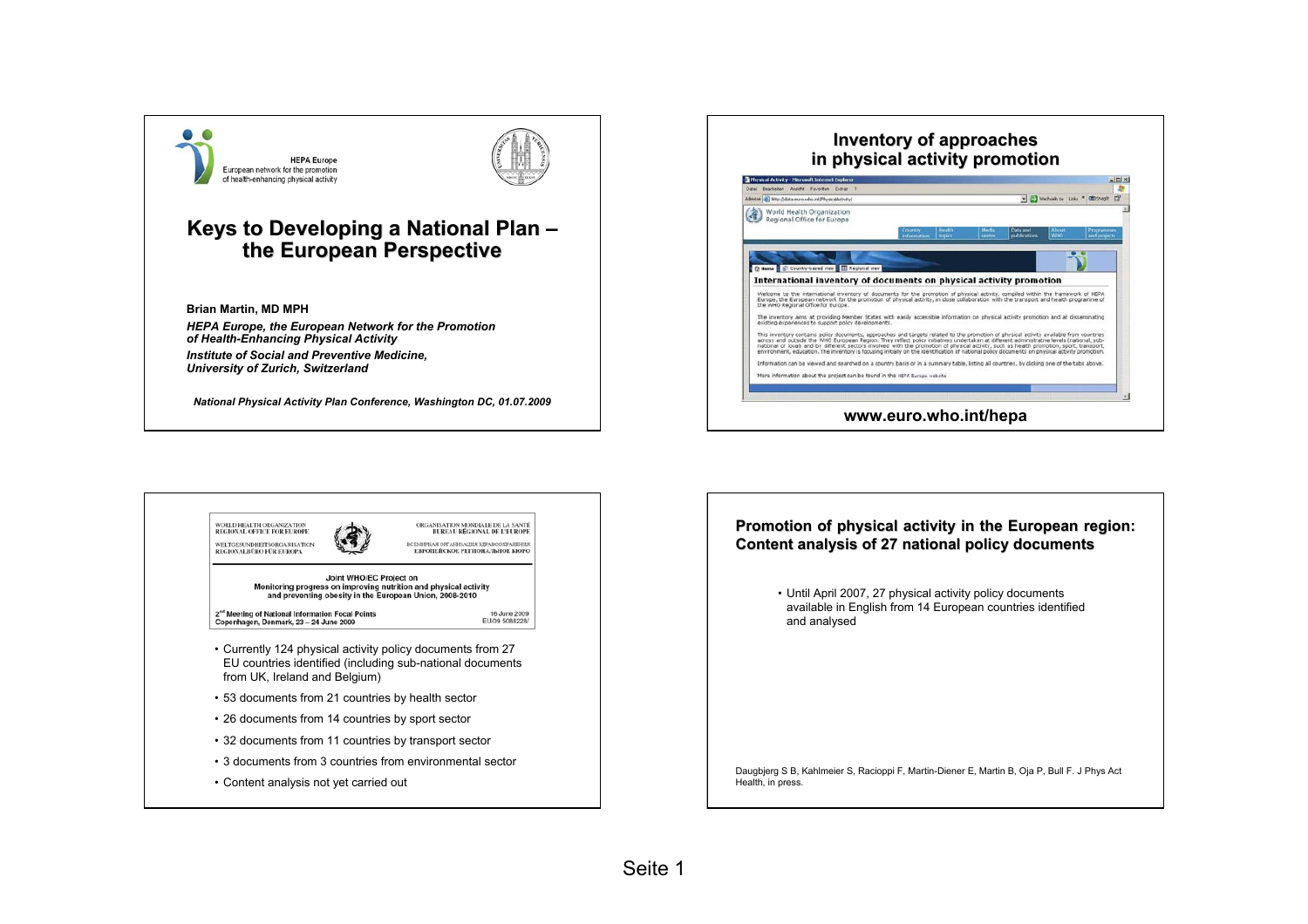

#### How have these quidelines been developed?

The guidelines are part of developmental work of the HEPA Network. They are based on the results of research, initiated and supervised by the UKK Institute and conducted as a commissioned task by the British Heart Foundation Health Promotion Research Group, from the University of Oxford. The contributors to the guidelines have been national HEPA programmes: staff and representatives of the following:

- The Netherlands on the Move! The Netherlands
- Allez Hop! Switzerland Ä
- Fit For Life Finland  $\bullet$
- ACTIVE for LIFE England

Foster C. Guidelines for health-enhancing physical activity promotion programmes. The European network for the promotion of health-enhancing physical activity. UKK Institute, Tampere 2000.





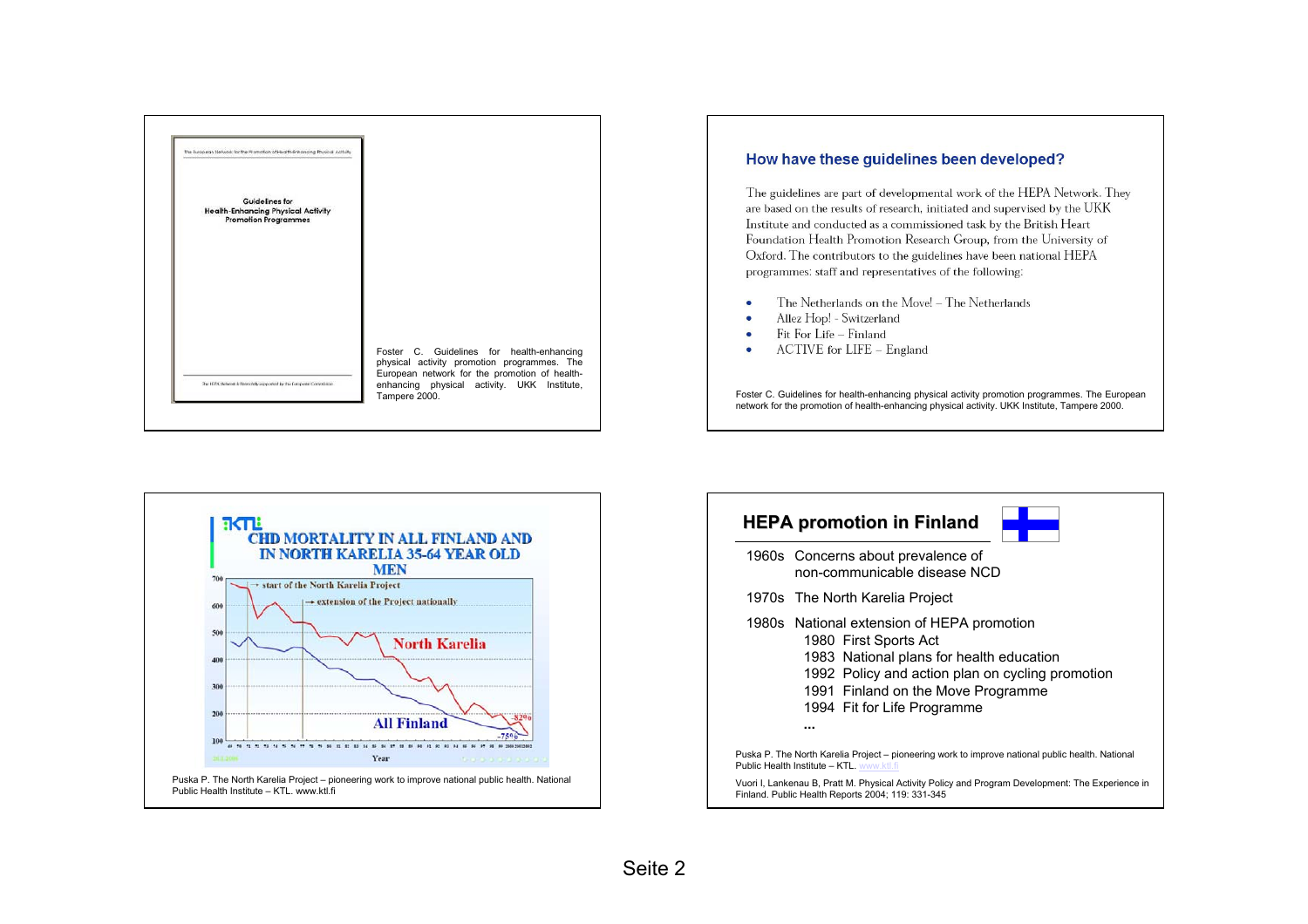

# **Background**

- Strong sports for all activities and facilities, important role of sport clubs and since 1972 of national programme Youth+Sports
- Complex political situation; sports, but not health is a federal responsibility
- No strong tradition of public health and evaluation of interventions

Cavill N, Foster C, Oja P, Martin BW. An evidence-based approach to physical activity promotion and policy development in Europe: contrasting case studies. Promotion and Education 2006; 8: 104-111.

### **The 34th Magglingen Symposium 1995 Sports - Physical Activity Physical Activity - Health**

- •Organised by Bernard Marti
- •Physical activity and health - recent findings
- Physical activity in Switzerland first estimates
- National examples for HEPA promotion: Finland and the Netherlands
- $\rightarrow$  Consensus: need for a Swiss national programme
- No additional resources available



# **HEPA promotion in Switzerland**

- 1995 Magglingen Symposium sports PA health 1996 Beginning of private Allez Hop programme 1996 Beginning of small Federal research Unit 1999 Network HEPA Switzerland
- 2000 Concept for a national sport policy Strong HEPA component Timely development thanks to international support

Cavill N, Foster C, Oja P, Martin BW. An evidence-based approach to physical activity promotion and policy development in Europe: contrasting case studies. Promotion and Education 2006; 8: 104-111.

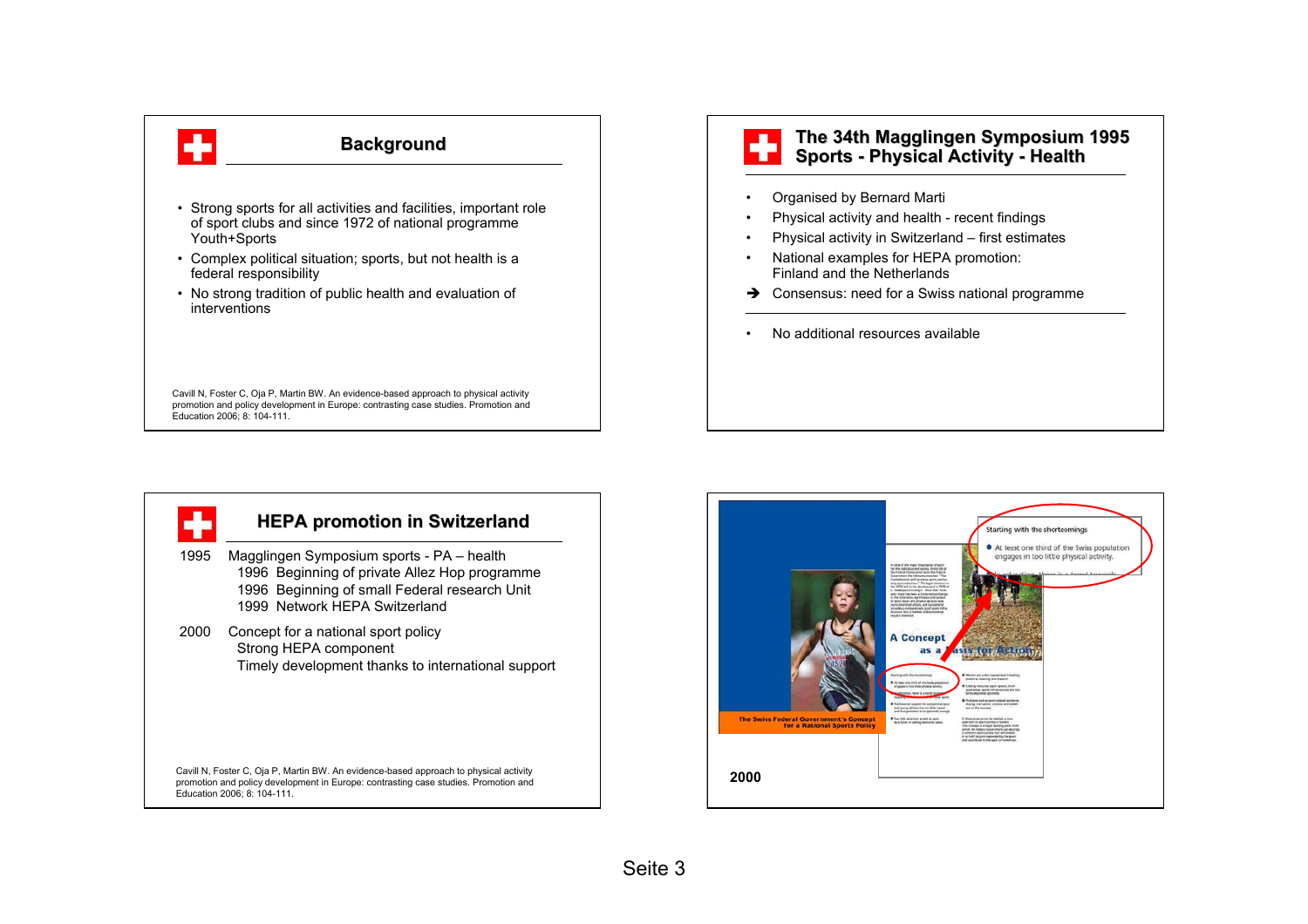



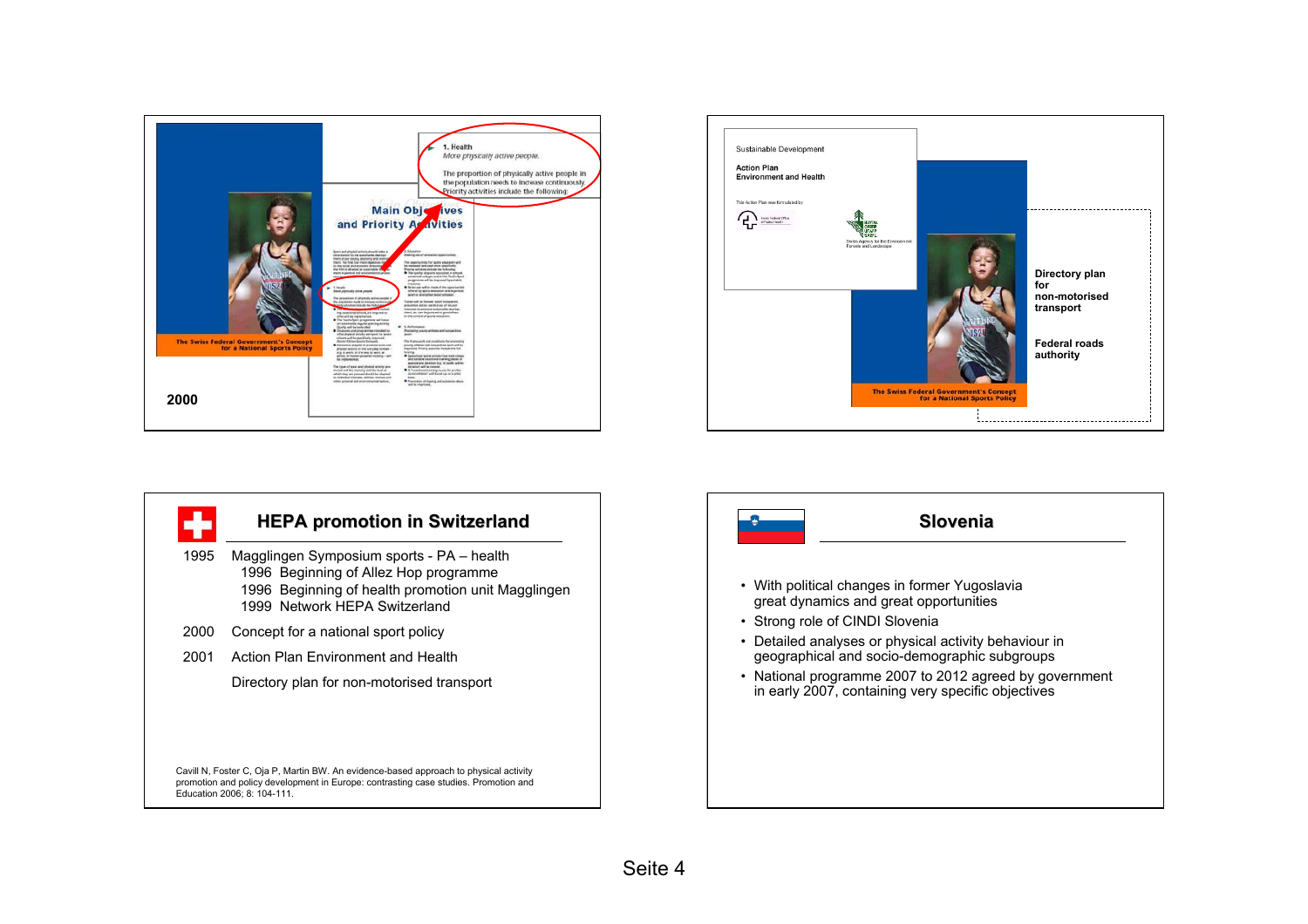



#### **The French "Surgeon General's Report"**



Inserm. Activité phyisique et santé. Contextes et effets sur la santé. Expertise collective. Paris, Inserm 2008